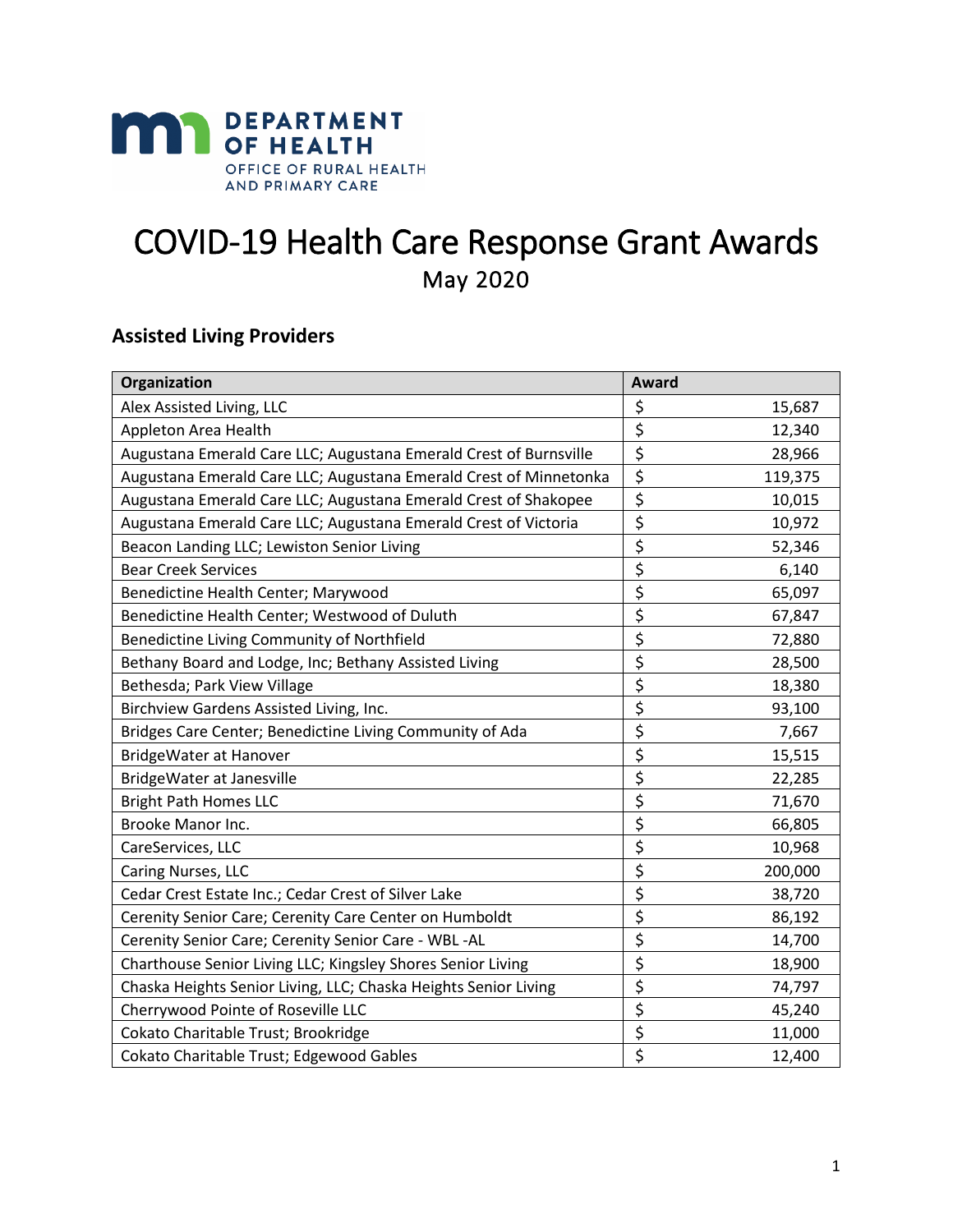| Organization                                                         | Award                               |           |
|----------------------------------------------------------------------|-------------------------------------|-----------|
| Cokato Charitable Trust; Heritage Place                              | \$                                  | 13,500    |
| Columbia Heights Operations, LLC; New Perspective - Columbia         |                                     |           |
| Heights                                                              | \$                                  | 47,082    |
| Community Memorial Home at Osakis Minn, Inc; Galeon                  | \$                                  | 13,350    |
| Cornerstone Residence of Bagley, Inc.                                | \$                                  | 61,131    |
| Cottages Greater Mankato Operations, LLC; Birchwood Cottages         | \$                                  | 57,050    |
| Cottages, LLC; Birchwood Cottages of Owatonna                        | \$                                  | 60,800    |
| <b>Country Living Management Company</b>                             | \$                                  | 15,000    |
| Covenire Care Nokomis LLC; Minnehaha Senior Living                   | \$                                  | 25,800    |
| Crest View Corp; Crest View on 42nd                                  | \$                                  | 31,143    |
| Crest View Corp; Crest View Senior Community at Blaine               | \$                                  | 78,267    |
| Crest View Corp; Royce Place                                         | \$                                  | 30,850    |
| Crystal Seasons ALF LLC; Crystal Seasons Assisted Living             | \$                                  | 14,823    |
| DNMC Investments LLC; Savage Senior Living                           | \$                                  | 16,137    |
| Eagan Ops, LLC; New Perspective - Eagan                              | \$                                  | 37,681    |
| Ebenezer Lakes Assisted Living ; Meadows on Fairview                 | \$                                  | 16,589    |
| Ebenezer Society; Loren on Park                                      | \$                                  | 16,147    |
| Ecumen                                                               | \$                                  | 1,294,719 |
| Edgewood Alexandria Senior Living                                    | $\overline{\boldsymbol{\zeta}}$     | 4,800     |
| <b>Edgewood Baxter</b>                                               | \$                                  | 1,600     |
| <b>Edgewood Brainerd</b>                                             | \$                                  | 2,166     |
| <b>Edgewood Healthcare Blaine</b>                                    | \$                                  | 30,670    |
| Edgewood Healthcare Sartell; Edgewood Sartell                        | \$                                  | 44,210    |
| Edgewood May Creek, LLC                                              | \$                                  | 2,166     |
| Epiphany Care Homes LLC; Steven's Residence                          | \$                                  | 53,390    |
| Epiphany Senior Citizen's Housing Corp; Epiphany Assisted Living LLC | \$                                  | 57,327    |
| Faribault Ops, LLC; New Perspective - Faribault                      | \$                                  | 23,463    |
| Farmstead Care of Moorhead, LP                                       | \$                                  | 110,890   |
| Golden Manor Corporation; Golden Manor Assisted Living               | \$                                  | 80,595    |
| Golden Nest, LLC; Golden Nest Assisted Living                        | \$                                  | 21,330    |
| <b>Grand Meadows Senior Living</b>                                   | $\overline{\boldsymbol{\varsigma}}$ | 18,053    |
| HAN Hastings, LLC; Oak Ridge Assisted Living and Memory Care of      |                                     |           |
| Hastings                                                             | \$                                  | 52,575    |
| Hawley Retirement, Inc; Hawley Senior Living                         | $\overline{\boldsymbol{\zeta}}$     | 55,925    |
| Heart to Home Incorporated                                           | $\overline{\boldsymbol{\zeta}}$     | 65,640    |
| Heartland Senior Living; Parker Oaks Senior Living                   | \$                                  | 9,200     |
| Highland Park Ops, LLC; New Perspective - Highland Park              | \$                                  | 41,622    |
| Home and Comfort Inc of Grand Rapids                                 | $\overline{\xi}$                    | 126,160   |
| Home Care Professionals, Inc.; Elmore Assisted Living                | \$                                  | 114,674   |
| Home Care Professionals, Inc.; Nagel Assisted Living                 | \$                                  | 111,933   |
| Horizon Health, Inc.                                                 | \$                                  | 222,500   |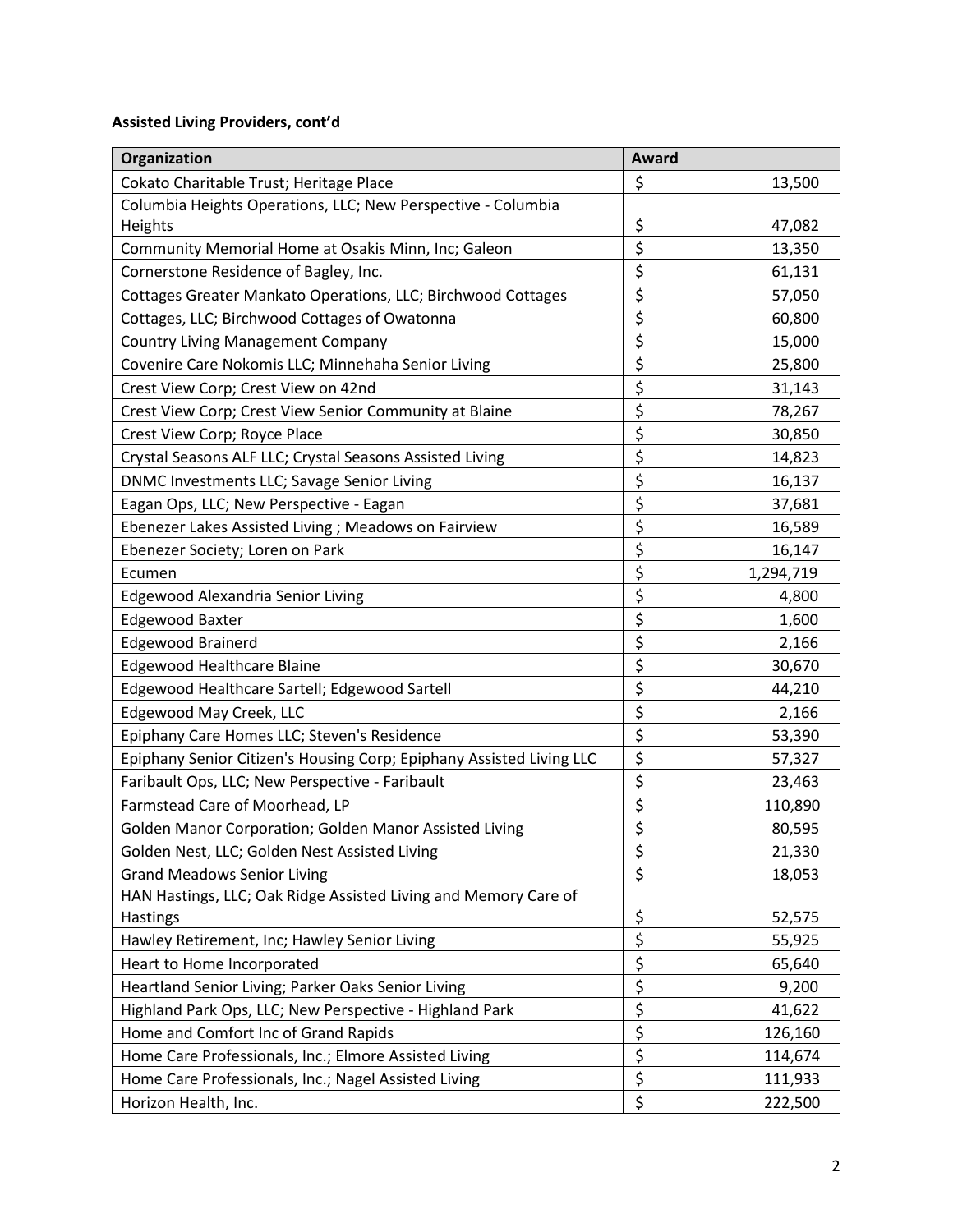| \$<br>Hub City Development; Lindenwood Assisted Living<br>9,568<br>\$<br>Hugo Senior Housing, LLC; Keystone Place at Lavalle Fields<br>39,050<br>\$<br>Karlstad Healthcare Center Inc.; The Meadows Assisted Living<br>14,655<br>\$<br>Kenwood Congregate Associates; The Kenwood<br>17,275<br>\$<br>Korean Service Center, Inc.<br>15,109<br>\$<br>KSMS Our House, LLC; Our House Senior Living<br>23,100<br>\$<br>Lakeside Manor Boarding Home, Inc.<br>4,543<br>\$<br>Lilac Homes Corporation; Lilac Homes Assisted Living Memory Care<br>9,625<br>Lutheran Home of the Cannon Valley; LHCV / Northfield Retirement<br>\$<br>62,636<br>Community - Parkview (NRC)<br>$\overline{\boldsymbol{\zeta}}$<br><b>Majestic Pines</b><br>17,657<br>\$<br>25,229<br>Mankato Ops, LLC; New Perspective - Mankato<br>\$<br>Mary T. Associates, Inc.; Creekside Cottage Assisted living<br>5,107<br>\$<br>Mary T. Associates, Inc.; Demar Associates, Inc.<br>4,424 | Organization                                          | Award            |       |
|------------------------------------------------------------------------------------------------------------------------------------------------------------------------------------------------------------------------------------------------------------------------------------------------------------------------------------------------------------------------------------------------------------------------------------------------------------------------------------------------------------------------------------------------------------------------------------------------------------------------------------------------------------------------------------------------------------------------------------------------------------------------------------------------------------------------------------------------------------------------------------------------------------------------------------------------------------|-------------------------------------------------------|------------------|-------|
|                                                                                                                                                                                                                                                                                                                                                                                                                                                                                                                                                                                                                                                                                                                                                                                                                                                                                                                                                            |                                                       |                  |       |
|                                                                                                                                                                                                                                                                                                                                                                                                                                                                                                                                                                                                                                                                                                                                                                                                                                                                                                                                                            |                                                       |                  |       |
|                                                                                                                                                                                                                                                                                                                                                                                                                                                                                                                                                                                                                                                                                                                                                                                                                                                                                                                                                            |                                                       |                  |       |
|                                                                                                                                                                                                                                                                                                                                                                                                                                                                                                                                                                                                                                                                                                                                                                                                                                                                                                                                                            |                                                       |                  |       |
|                                                                                                                                                                                                                                                                                                                                                                                                                                                                                                                                                                                                                                                                                                                                                                                                                                                                                                                                                            |                                                       |                  |       |
|                                                                                                                                                                                                                                                                                                                                                                                                                                                                                                                                                                                                                                                                                                                                                                                                                                                                                                                                                            |                                                       |                  |       |
|                                                                                                                                                                                                                                                                                                                                                                                                                                                                                                                                                                                                                                                                                                                                                                                                                                                                                                                                                            |                                                       |                  |       |
|                                                                                                                                                                                                                                                                                                                                                                                                                                                                                                                                                                                                                                                                                                                                                                                                                                                                                                                                                            |                                                       |                  |       |
|                                                                                                                                                                                                                                                                                                                                                                                                                                                                                                                                                                                                                                                                                                                                                                                                                                                                                                                                                            |                                                       |                  |       |
|                                                                                                                                                                                                                                                                                                                                                                                                                                                                                                                                                                                                                                                                                                                                                                                                                                                                                                                                                            |                                                       |                  |       |
|                                                                                                                                                                                                                                                                                                                                                                                                                                                                                                                                                                                                                                                                                                                                                                                                                                                                                                                                                            |                                                       |                  |       |
|                                                                                                                                                                                                                                                                                                                                                                                                                                                                                                                                                                                                                                                                                                                                                                                                                                                                                                                                                            |                                                       |                  |       |
|                                                                                                                                                                                                                                                                                                                                                                                                                                                                                                                                                                                                                                                                                                                                                                                                                                                                                                                                                            |                                                       |                  |       |
|                                                                                                                                                                                                                                                                                                                                                                                                                                                                                                                                                                                                                                                                                                                                                                                                                                                                                                                                                            |                                                       |                  |       |
|                                                                                                                                                                                                                                                                                                                                                                                                                                                                                                                                                                                                                                                                                                                                                                                                                                                                                                                                                            | Mary T. Associates, Inc.; Eagle Street Catered Living | $\overline{\xi}$ | 4,297 |
| $\overline{\mathbf{z}}$<br>McCarthy Manor, Inc.<br>11,533                                                                                                                                                                                                                                                                                                                                                                                                                                                                                                                                                                                                                                                                                                                                                                                                                                                                                                  |                                                       |                  |       |
| $\overline{\xi}$<br>Mills Manor Inc<br>65,800                                                                                                                                                                                                                                                                                                                                                                                                                                                                                                                                                                                                                                                                                                                                                                                                                                                                                                              |                                                       |                  |       |
| $\overline{\mathbf{z}}$<br>Minnesota Valley Management, LLC; Orchard Hill Senior Living, LLC<br>24,940                                                                                                                                                                                                                                                                                                                                                                                                                                                                                                                                                                                                                                                                                                                                                                                                                                                     |                                                       |                  |       |
| $\overline{\boldsymbol{\zeta}}$<br>Minnetonka Ops, LLC; New Perspective - Carlson Parkway<br>69,495                                                                                                                                                                                                                                                                                                                                                                                                                                                                                                                                                                                                                                                                                                                                                                                                                                                        |                                                       |                  |       |
| $\overline{\xi}$<br>Mission Hills Senior Housing Owner LLC; Riley Crossing<br>22,343                                                                                                                                                                                                                                                                                                                                                                                                                                                                                                                                                                                                                                                                                                                                                                                                                                                                       |                                                       |                  |       |
| $\overline{\xi}$<br>New Perspectives Mahtomedi, LLC; New Perspective - Mahtomedi<br>18,227                                                                                                                                                                                                                                                                                                                                                                                                                                                                                                                                                                                                                                                                                                                                                                                                                                                                 |                                                       |                  |       |
| \$<br>Northern Lives Inc; BeeHive Homes of Duluth<br>96,660                                                                                                                                                                                                                                                                                                                                                                                                                                                                                                                                                                                                                                                                                                                                                                                                                                                                                                |                                                       |                  |       |
| $\overline{\mathbf{z}}$<br>Oak Terrace Assisted Living of North Mankato<br>62,726                                                                                                                                                                                                                                                                                                                                                                                                                                                                                                                                                                                                                                                                                                                                                                                                                                                                          |                                                       |                  |       |
| \$<br>Oak Terrace Senior Housing of Gaylord<br>25,654                                                                                                                                                                                                                                                                                                                                                                                                                                                                                                                                                                                                                                                                                                                                                                                                                                                                                                      |                                                       |                  |       |
| $\overline{\boldsymbol{\zeta}}$<br>Oak Terrace Senior Housing of Jordan<br>38,170                                                                                                                                                                                                                                                                                                                                                                                                                                                                                                                                                                                                                                                                                                                                                                                                                                                                          |                                                       |                  |       |
| $\overline{\boldsymbol{\xi}}$<br>Oak Terrace Senior Housing of LeSueur<br>33,718                                                                                                                                                                                                                                                                                                                                                                                                                                                                                                                                                                                                                                                                                                                                                                                                                                                                           |                                                       |                  |       |
| $\overline{\boldsymbol{\zeta}}$<br>Parkinson's Specialty Care<br>85,291                                                                                                                                                                                                                                                                                                                                                                                                                                                                                                                                                                                                                                                                                                                                                                                                                                                                                    |                                                       |                  |       |
| $\overline{\xi}$<br>Parkview Manor Inc<br>319,800                                                                                                                                                                                                                                                                                                                                                                                                                                                                                                                                                                                                                                                                                                                                                                                                                                                                                                          |                                                       |                  |       |
| Partners Senior Living Options, LLC; Meadow Ponds Assisted Living,                                                                                                                                                                                                                                                                                                                                                                                                                                                                                                                                                                                                                                                                                                                                                                                                                                                                                         |                                                       |                  |       |
| Home Front First Assisted Living, Rosewood Specialty Care, Lakeview                                                                                                                                                                                                                                                                                                                                                                                                                                                                                                                                                                                                                                                                                                                                                                                                                                                                                        |                                                       |                  |       |
| Assisted Living, Pine View Assisted Living, Valley View Assisted Living,                                                                                                                                                                                                                                                                                                                                                                                                                                                                                                                                                                                                                                                                                                                                                                                                                                                                                   |                                                       |                  |       |
| Riverside Assisted Living of Pillager, Riverside Assisted Living of                                                                                                                                                                                                                                                                                                                                                                                                                                                                                                                                                                                                                                                                                                                                                                                                                                                                                        |                                                       |                  |       |
| Royalton, Arlington Place Assisted Living, Glenwood Estates, Prairie                                                                                                                                                                                                                                                                                                                                                                                                                                                                                                                                                                                                                                                                                                                                                                                                                                                                                       |                                                       |                  |       |
| Rose Assisted Living, Serenity Village of Avon, Brookstone Manor,                                                                                                                                                                                                                                                                                                                                                                                                                                                                                                                                                                                                                                                                                                                                                                                                                                                                                          |                                                       |                  |       |
| \$<br><b>Brookstone Specialty Care</b><br>521,020                                                                                                                                                                                                                                                                                                                                                                                                                                                                                                                                                                                                                                                                                                                                                                                                                                                                                                          |                                                       |                  |       |
| \$<br>Pioneer Home, Inc.; PioneerCare<br>113,484                                                                                                                                                                                                                                                                                                                                                                                                                                                                                                                                                                                                                                                                                                                                                                                                                                                                                                           |                                                       |                  |       |
| $\overline{\xi}$<br>Plateau Healthcare LLC<br>120,100                                                                                                                                                                                                                                                                                                                                                                                                                                                                                                                                                                                                                                                                                                                                                                                                                                                                                                      |                                                       |                  |       |
| \$<br>Prairie Home Hospice, Inc.; Prairie Home Hospice & Community Care<br>40,894                                                                                                                                                                                                                                                                                                                                                                                                                                                                                                                                                                                                                                                                                                                                                                                                                                                                          |                                                       |                  |       |
| \$<br>Prairie Manor Inc; Heather Haus<br>640<br>Premier Health Care Management of St Joseph LLC; Serenity Place on                                                                                                                                                                                                                                                                                                                                                                                                                                                                                                                                                                                                                                                                                                                                                                                                                                         |                                                       |                  |       |
| \$<br>7th<br>30,249                                                                                                                                                                                                                                                                                                                                                                                                                                                                                                                                                                                                                                                                                                                                                                                                                                                                                                                                        |                                                       |                  |       |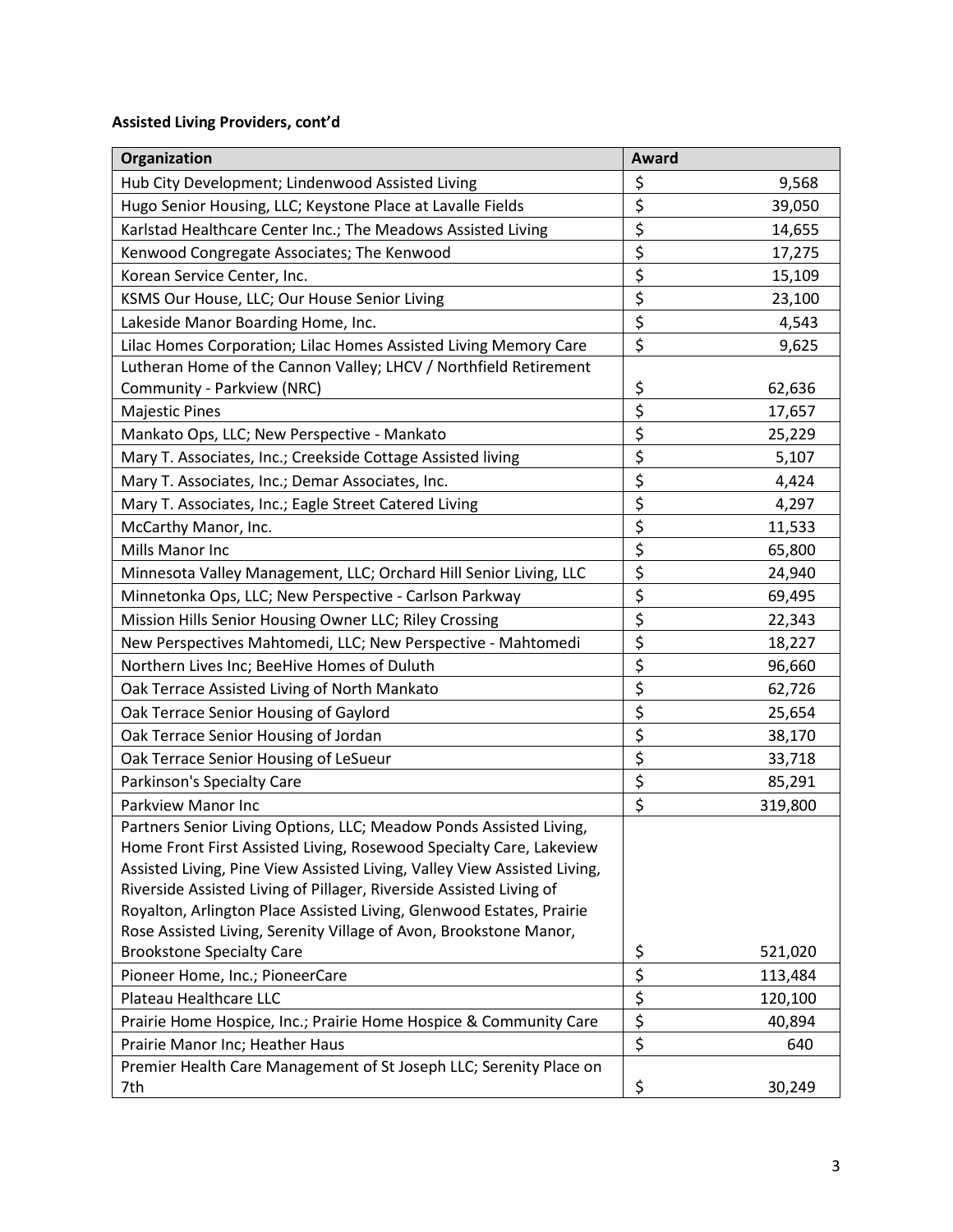| Organization                                                          | Award                                     |  |
|-----------------------------------------------------------------------|-------------------------------------------|--|
| Premier Health Care Management Services LLC; Garden View at Hilltop   | \$<br>28,000                              |  |
| Prime Time Essential Care; Primetime Living                           | \$<br>35,380                              |  |
| Prior Lake Ops, LLC; New Perspective - Prior Lake                     | \$<br>27,133                              |  |
| Rakhma Inc.                                                           | \$<br>17,134                              |  |
| Regina Senior Living                                                  | \$<br>13,060                              |  |
| Richangel Care Incorporated                                           | \$<br>3,750                               |  |
| <b>River Grand Senior Living</b>                                      | \$<br>14,962                              |  |
| River Oaks at Lake Pepin, LLC                                         | \$<br>119,000                             |  |
| River Oaks at Shady Ridge, LLC                                        | \$<br>64,500                              |  |
| River Oaks at Watertown, LLC                                          | \$<br>54,743                              |  |
| Rivers Edge Assisted Living, Inc.                                     | \$<br>35,672                              |  |
| Roseville Ops, LLC; New Perspective - Roseville                       | \$<br>46,840                              |  |
| Saint Anne of Winona; Callista Court                                  | \$<br>54,612                              |  |
| Saint Ann's Home                                                      | \$<br>100,000                             |  |
| Saint Therese of New Hope                                             | \$<br>244,795                             |  |
| Saint Therese of Oxbow Lake, LLC                                      | \$<br>142,230                             |  |
| Saint Therese of Woodbury, LLC                                        | \$<br>161,141                             |  |
| SCA Shelter Sanctuary St. Cloud LLC; Sanctuary at St Cloud            | $\overline{\boldsymbol{\xi}}$<br>24,659   |  |
| Scandi Haven Village Senior Living & Memory Care; Residential Options |                                           |  |
| Inc                                                                   | \$<br>12,485                              |  |
| Senior Care Forest Lake, LLC; Birchwood Arbors                        | \$<br>36,052                              |  |
| Serenity Living Center, Inc.; Serenity Assisted Living                | $\overline{\xi}$<br>24,000                |  |
| Sistercare LLC; Nicollet Place                                        | $\overline{\xi}$<br>13,300                |  |
| Sojourn Suites LLC                                                    | \$<br>38,000                              |  |
| Spectrum Community Health                                             | $\overline{\xi}$<br>27,660                |  |
| Split Rock Operations, LLC; New Perspective - Cloquet & Barnum        | \$<br>39,538                              |  |
| Springbrook Village of La Crescent LLC; Springbrook Village           | $\overline{\xi}$<br>83,942                |  |
| St. Crispin Living Community - The Villa; Benedictine Care Centers    | $\overline{\boldsymbol{\zeta}}$<br>44,931 |  |
| St. Gertrude's Health Center; The Gardens at St. Gertrude's           | \$<br>7,120                               |  |
| St. Marks Lutheran Home; St. Mark's Heritage Community (Kenwood       |                                           |  |
| Assisted Living)                                                      | $rac{5}{5}$<br>133,171                    |  |
| Stepping Stone Home Health Care                                       | 15,017                                    |  |
| Sterling Pointe Senior Living LLC; Sterling Court                     | 58,873                                    |  |
| Stonehaven Owner, LLC; Stonehaven Senior Living                       | $\overline{\xi}$<br>14,722                |  |
| Sunrise View Assisted Living, LLC; Shiloh Assisted Living             | \$<br>92,451                              |  |
| Sunrise View Assisted Living, LLC; Sunrise View Assisted Living       | \$<br>77,372                              |  |
| Sunrise Village                                                       | \$<br>16,646                              |  |
| Tealwood Management; Carver Ridge Senior Living                       | $\overline{\xi}$<br>23,556                |  |
| Tealwood Management; Harrison Bay Senior Living                       | \$<br>55,959                              |  |
| Tealwood Management; Polar Ridge Senior Living                        | $\overline{\boldsymbol{\xi}}$<br>65,207   |  |
| Tealwood Management; Urbana Place Senior Living                       | \$<br>45,441                              |  |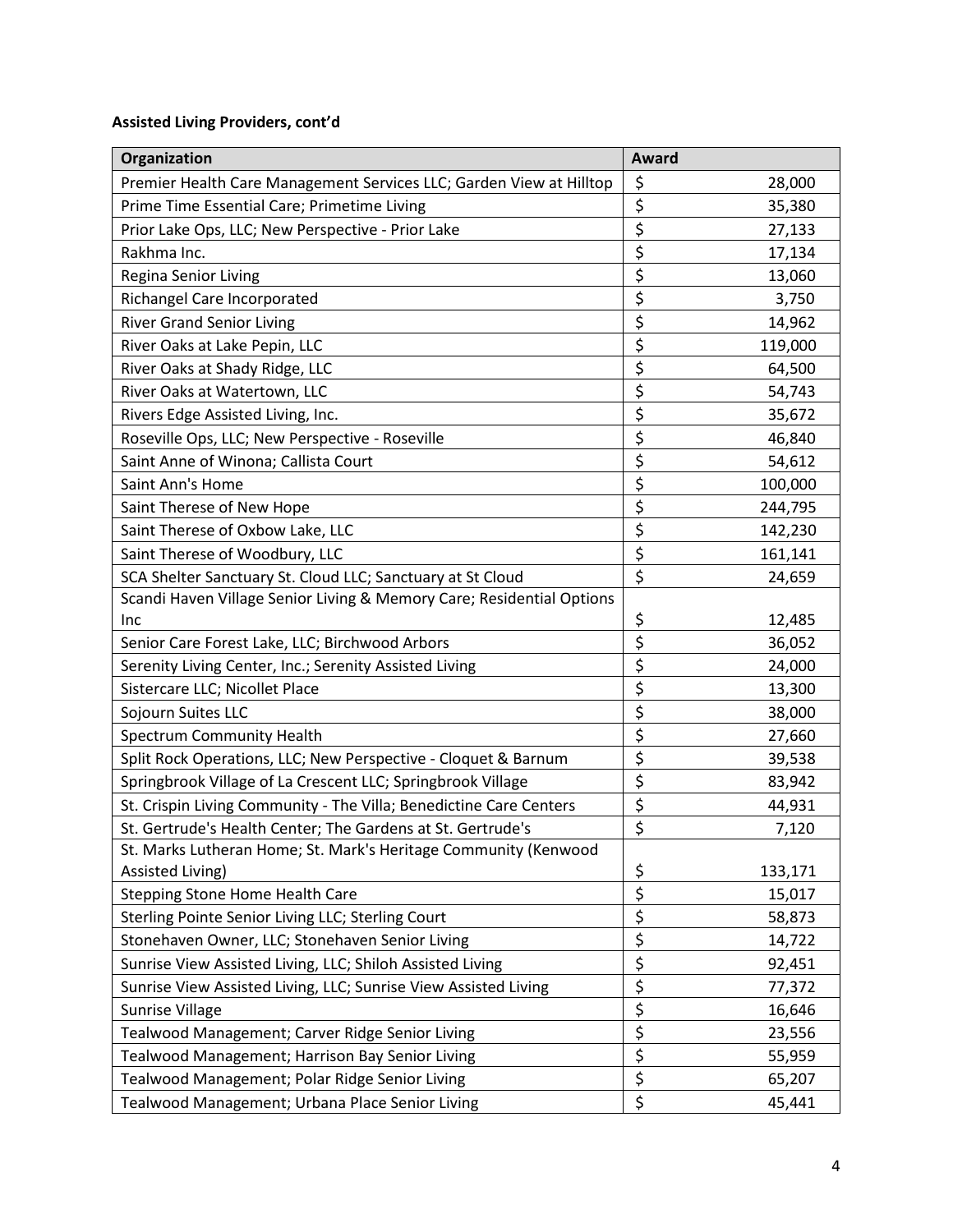| Organization                                                       | Award |         |
|--------------------------------------------------------------------|-------|---------|
| The Homestead at Coon Rapids, Inc.                                 | \$    | 145,780 |
| The Homestead at Rochester, Inc.                                   | \$    | 151,330 |
| The Legacy Partners of St Michael, LLC; Legacy of St Michael       | \$    | 87,210  |
| The Lodges Company; The Lodges                                     | \$    | 134,582 |
| The Phoenix Residence, Inc.                                        | \$    | 14,500  |
| The Wellington Limited Partnership; The Wellington/Shepard Park    |       |         |
| <b>Home Care</b>                                                   | \$    | 50,436  |
| Thoennes Property Management LLC; Woodcrest Assisted Living        | \$    | 18,200  |
| Traditions Holdings LLC; Traditions of LaCrescent                  | \$    | 11,000  |
| Traditions of Minnesota II; Traditions 2                           | \$    | 34,032  |
| Traditions of Minnesota LLC; Traditions 1                          | \$    | 34,032  |
| Traditions of Preston LLC; Traditions of Preston                   | \$    | 11,000  |
| <b>Triple Angels Healthcare</b>                                    | \$    | 17,000  |
| Trouvaille, LLC; Trouvaille Memory Care Suites                     | \$    | 67,116  |
| Two Sisters Holdings, LLC; Parks' Place                            | \$    | 127,659 |
| Vermilion Senior Living, LLC                                       | \$    | 76,947  |
| Villa St. Vincent                                                  | \$    | 8,958   |
| Village of Hayfield; Field Crest Care Center & Assisted Living     | \$    | 41,560  |
| Volunteers of America Assisted Living Communities; Elder Homestead | \$    | 41,490  |
| Waconia Ops, LLC; New Perspective - Waconia                        | \$    | 27,297  |
| Wildwood Grove, Inc                                                | \$    | 30,000  |
| Wingspan Life Resources                                            | \$    | 76,000  |
| Wolf Family, Inc.; Lakeview Residence                              | \$    | 38,418  |
| Woodbury Ops, LLC; New Perspective - Woodbury                      | \$    | 24,442  |

## **Clinics**

| Organization                                                       | Award |         |
|--------------------------------------------------------------------|-------|---------|
| Acu-Chiropractic Wellness Center, PA                               | \$    | 930     |
| Adefris & Toppin Women's Specialists, M.D.P.C.                     | \$    | 124,336 |
| All About Children Pediatrics PA                                   | \$    | 20,138  |
| Allergy and Asthma Center of Minnesota                             | \$    | 32,240  |
| <b>Bluestone Physician Services</b>                                | \$    | 143,527 |
| Central Pediatrics, P.A.                                           | \$    | 14,357  |
| Christopher J Wenner MD PA                                         | \$    | 3,232   |
| Clinic Sofia OBGYN PA                                              | \$    | 3,056   |
| Crown Medical Support Services Inc; Crown Medical Support Services |       |         |
| Clinic                                                             | \$    | 54,064  |
| Dagan Wellness LLC; Dagan Wellness Clinic                          | \$    | 33,500  |
| Dakota Child and Family Clinic                                     | Ś     | 119,490 |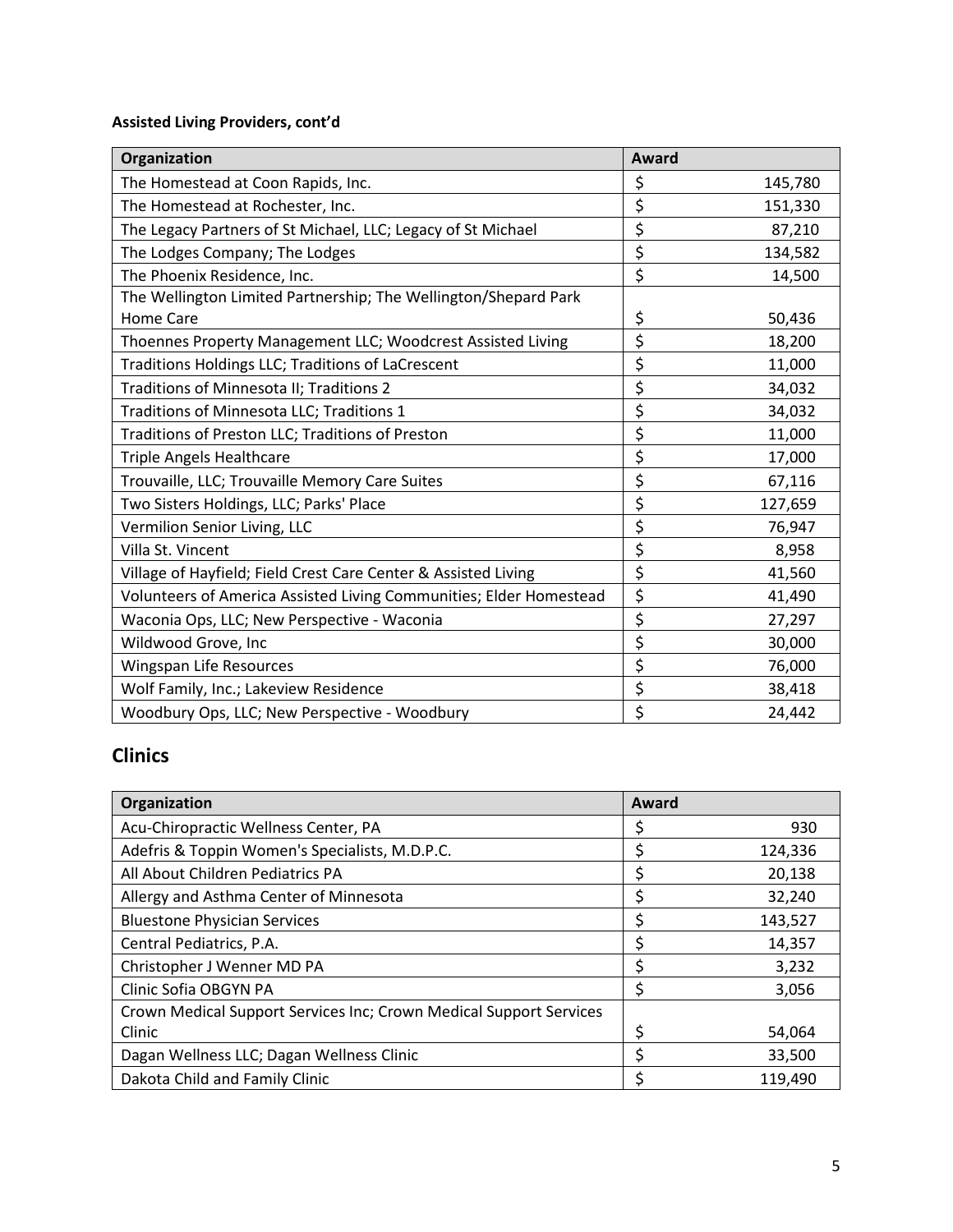#### **Clinics, cont'd**

| Organization                                                          | <b>Award</b>                    |         |
|-----------------------------------------------------------------------|---------------------------------|---------|
| Duluth Graduate Medical Education Council, Inc; Duluth Family         |                                 |         |
| <b>Medicine Clinic</b>                                                |                                 | 4,743   |
| Ear, Nose & Throat SpecialtyCare of MN, PA                            | $rac{5}{5}$                     | 2,297   |
| Family Health Services MN; Entira Family Clinics                      | \$                              | 36,700  |
| Family Tree Inc.; Family Tree Clinic                                  | \$                              | 16,645  |
| HealthFinders Collaborative, Inc.                                     | \$                              | 86,482  |
| Independent Medical Clinic, PA                                        | \$                              | 36,750  |
| Integracare Ltd; Williams/Integracare Clinic                          | \$                              | 10,000  |
| John H Berg MD Carl E Burkland MD; Parkview Medical Clinic            | \$                              | 13,140  |
| Land of Lakes Endodontics, PA                                         | \$                              | 1,800   |
| Mankato Clinic, Ltd.                                                  | \$                              | 368,394 |
| Medical Addiction Treatment Clinic; Sage Prairie Clinic               | \$                              | 34,300  |
| Medical Care Services, PA; MN Clinic for Health and Wellness          | \$                              | 990     |
| Michael R. Henrickson DDS, PLC; Henrickson Dental                     | \$                              | 8,240   |
| Northwest Family Physicians P.A.; Northwest Family Clinics            | \$                              | 51,670  |
| Occupational Medicine Consultants Ltd.                                | \$                              | 309,500 |
| <b>Odam Medical Group</b>                                             | \$                              | 18,800  |
| Otolaryngology Head and Neck Surgery PA; Midwest Ear Nose and         |                                 |         |
| <b>Throat Specialists</b>                                             | \$                              | 7,534   |
| <b>Pediatric Services</b>                                             | \$                              | 5,930   |
| Pediatric Surgical Associates, Ltd.                                   | \$                              | 295,000 |
| Rapha Health Care Services Inc                                        | \$                              | 32,504  |
| Rehabilitation Services of Golden Valley; Legacy Rehabilitation Group | \$                              | 14,250  |
| Retina Center PA; Retina Center of Minnesota                          | \$                              | 51,965  |
| <b>Richfield Medical Group</b>                                        | \$                              | 30,000  |
| Sanford Clinic North                                                  | \$                              | 90,500  |
| Southdale Pediatric Associates, Ltd.; Southdale Pediatrics            | \$                              | 39,292  |
| Specialists in General Surgery, LTD                                   | $\overline{\boldsymbol{\zeta}}$ | 52,595  |
| St Paul Family Medical Center                                         | \$                              | 72,000  |
| St. Mary's Health Clinics                                             |                                 | 87,636  |
| Stellis Health, P.A.                                                  | <u>ې</u><br>\$                  | 40,965  |
| Susan G Gross, DDS, PA                                                | $\overline{\xi}$                | 3,800   |
| <b>Synergy Family Physicians PA</b>                                   | \$                              | 12,003  |
| Twin Cities Pain Clinic & Surgery Center                              | \$                              | 16,967  |
| Twin Cities Physicians PC; Midwest Geriatric Services                 | \$                              | 45,478  |
| Western Ob/Gyn Ltd                                                    | \$                              | 10,899  |
| Zen Chiropractic Inc.; Zen Healing Center                             | \$                              | 500     |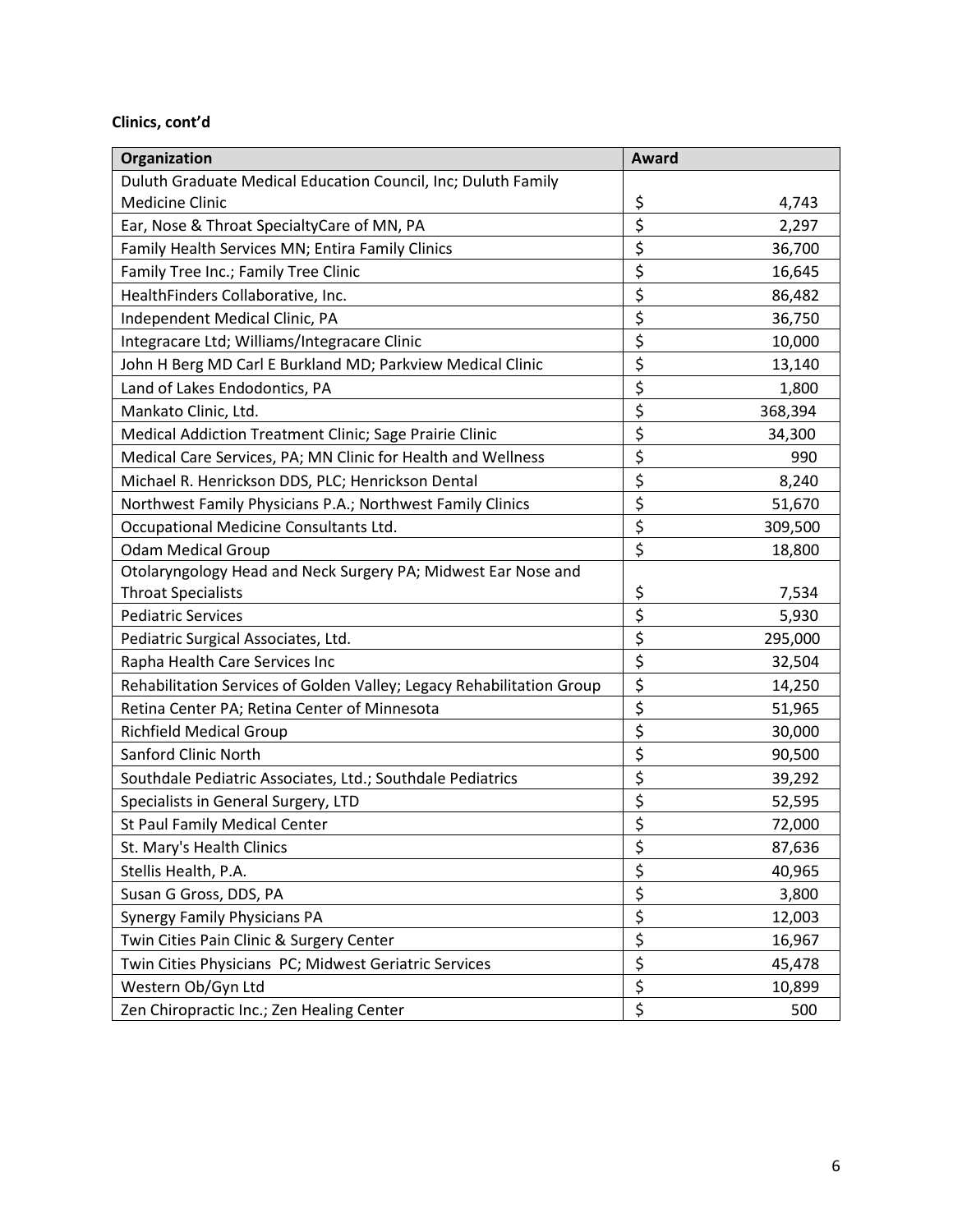## **Health Centers (Federally Qualified Health Centers)**

| Organization                                                        | Award |         |
|---------------------------------------------------------------------|-------|---------|
| Lake Superior Community Health Center                               |       | 111,838 |
| Regents of the University of Minnesota; Community-University Health |       |         |
| Care Center (CUHCC)                                                 |       | 20,886  |
| Sawtooth Mountain Clinic, Inc                                       |       | 81,656  |
| Universal Medical Services; Axis Medical Center                     |       | 409,100 |
| West Side Community Health Services Inc; Minnesota Community Care   |       | 124,000 |

## **Home and Community Based Services**

| Organization                                                       | Award |        |
|--------------------------------------------------------------------|-------|--------|
| American Baptist Homes of the Midwest, Thorne Crest Senior Living- |       |        |
| <b>Assisted Living</b>                                             | \$    | 2,020  |
| Avalon Memory Care Operator, LLC                                   |       | 4,900  |
| Imran Healthcare Services, LLC, Imran Healthcare Services, LLC     |       | 1,200  |
| Mystic Meadow Homes, Inc.                                          |       | 17,871 |
| Oakridge Homes SILS, Inc., Oakridge Homes of Aitkin, Inc. and      |       |        |
| Oakridge Support Services, Inc.                                    | \$    | 16,000 |
| Range Development Company of Chisholm, Hillcrest Chestnut Grove    |       |        |
| North                                                              | ς     | 11,675 |
| Steeple Pointe Senior Living Community                             |       | 4,482  |

## **Home Care/Home Health**

| Organization                                                      | Award |        |
|-------------------------------------------------------------------|-------|--------|
| Adult Care Services of Minnesota, Inc., Sunrise Village of Milaca | Ş     | 1,500  |
| Andrews Home Care Services LLC, Home Instead Senior Care          | \$    | 4,150  |
| Angels Health & Home Care Services Inc.                           | \$    | 13,204 |
| Caringhands Home Health Inc.                                      | \$    | 3,200  |
| Circle of Life Home Care Anoshinaabe, LLC                         | \$    | 38,500 |
| Howry Residential Services, Inc.                                  | \$    | 18,850 |
| Human Care, Inc.                                                  | \$    | 4,250  |
| Karing Hent Inc., BrightStar Care of St. Paul                     | \$    | 8,000  |
| Living Grace Care LLC, Living Grace Home Care                     | \$    | 1,800  |
| National Home HealthCare, Inc.                                    | \$    | 2,450  |
| Rhodium Healthcare Services Inc.                                  | \$    | 3,900  |
| Robland Home Health Care Corporation                              | \$    | 4,050  |
| Taylor & Mensah In-Home Care                                      | \$    | 1,000  |
| Universal Home Health Care, Inc.                                  | Ś.    | 3,800  |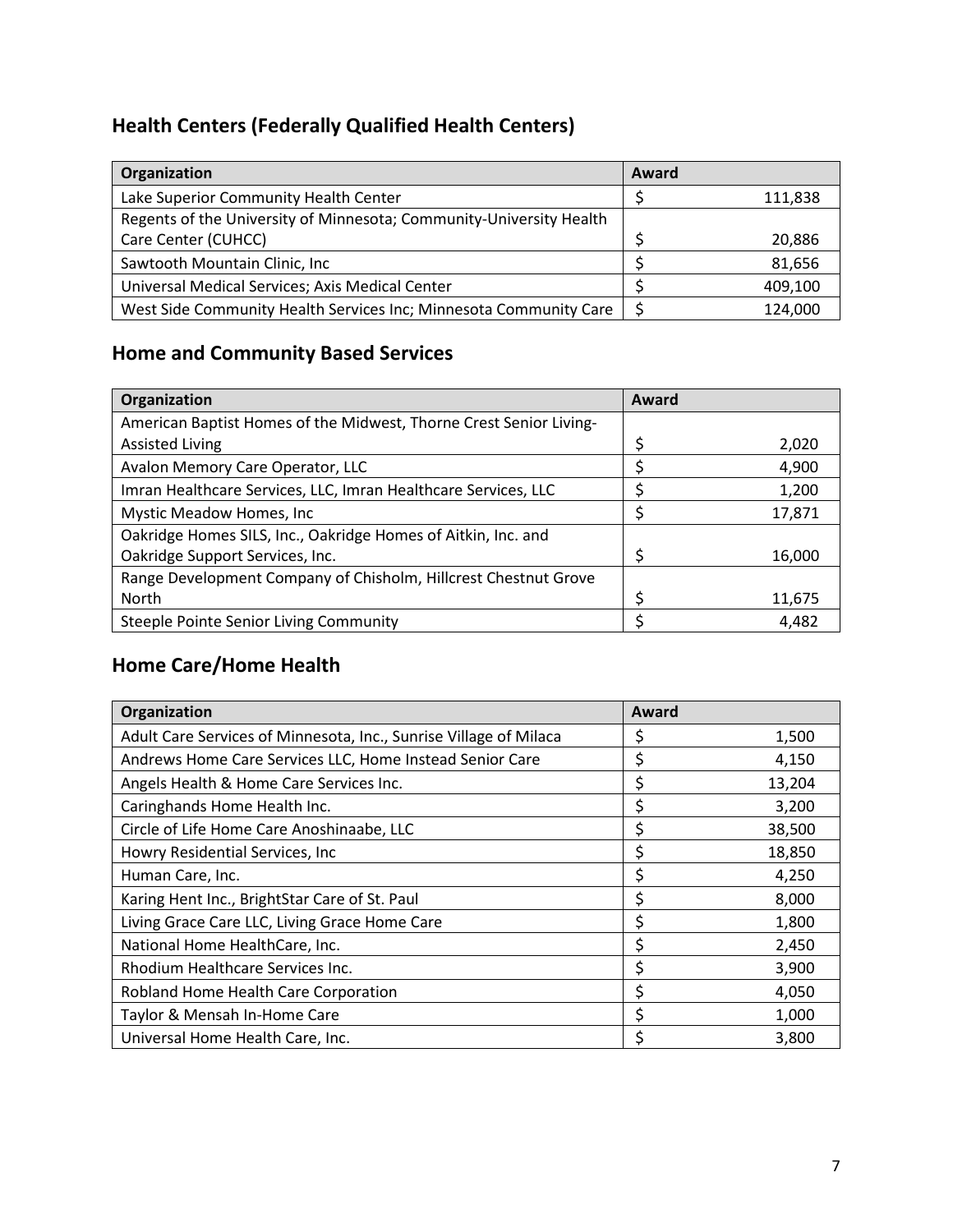# **Hospital/Health System**

| Organization                                                          | Award                   |           |
|-----------------------------------------------------------------------|-------------------------|-----------|
| Aitkin Community Hospital; Riverwood Healthcare Center                | \$                      | 338,250   |
| Allina Health System                                                  | \$                      | 9,500,000 |
| Appleton Area Health                                                  | \$                      | 242,771   |
| <b>CCM Health</b>                                                     | \$                      | 272,800   |
| CentraCare Health System                                              | \$                      | 9,500,000 |
| Children's Health Care; Children's Minnesota                          | \$                      | 3,000,000 |
| Cook County Hospital District; North Shore Health                     | \$                      | 242,878   |
| Cook Hospital                                                         | \$                      | 269,970   |
| Cuyuna Regional Medical Center; Cuyuna Regional Medical               |                         |           |
| Center/Longville Lakes Clinic Inc.                                    | \$                      | 300,000   |
| <b>Fairview Health Services</b>                                       | \$                      | 9,500,000 |
| Glacial Ridge Hospital District; Glacial Ridge Health System          | \$                      | 300,000   |
| <b>Grand Itasca Clinic and Hospital</b>                               | \$                      | 300,000   |
| Hendricks Community Hospital Assn & Retirement Home; Hendricks        |                         |           |
| <b>Community Hospital</b>                                             | \$                      | 133,500   |
| Hennepin Healthcare System, Inc.; Hennepin County Medical Center      | \$                      | 9,500,000 |
| International Falls Memorial Hospital Association; Rainy Lake Medical |                         |           |
| Center                                                                | \$                      | 300,000   |
| <b>Johnson Memorial Health Services</b>                               | \$                      | 300,000   |
| Kittson Memorial Hospital Association; Kittson Healthcare             | \$                      | 129,496   |
| Lake Region Healthcare Corporation                                    | \$                      | 375,000   |
| Lake View Memorial Hospital, Inc.; Lake View Hospital and Medical     |                         |           |
| Clinic                                                                | \$                      | 225,712   |
| LakeWood Health Center; CHI LakeWood Health                           | \$                      | 251,037   |
| Lakewood Health System                                                | \$                      | 300,000   |
| <b>Madison Healthcare Services</b>                                    | \$                      | 280,214   |
| Maple Grove Hospital Corporation                                      | \$                      | 400,000   |
| Mayo Clinic                                                           | \$                      | 9,500,000 |
| Mayo Clinic Health System-Southeast Minnesota Region                  | \$                      | 2,000,000 |
| Mayo Clinic Health System-Southwest Minnesota Region                  | $\overline{\mathsf{S}}$ | 1,040,000 |
| Mille Lacs Health System                                              | \$                      | 300,000   |
| North Memorial Health Care; North Memorial Health                     | \$                      | 3,000,000 |
| Northfield Hospital; Northfield Hospital + Clinics                    | $\overline{\mathsf{S}}$ | 300,000   |
| <b>Olmsted Medical Center</b>                                         | $\overline{\mathsf{S}}$ | 500,000   |
| Perham Hospital District; Perham Health                               | \$                      | 295,698   |
| <b>Pipestone County Medical Center</b>                                | \$                      | 200,845   |
| Prairie Ridge Hospital and Health Services                            | \$                      | 258,835   |
| Range Regional Health Services; Fairview Range                        | \$                      | 300,000   |
| Renville County; Renville County Hospital and Clinics                 | \$                      | 216,488   |
| River's Edge Hospital and Clinic                                      | $\overline{\xi}$        | 236,718   |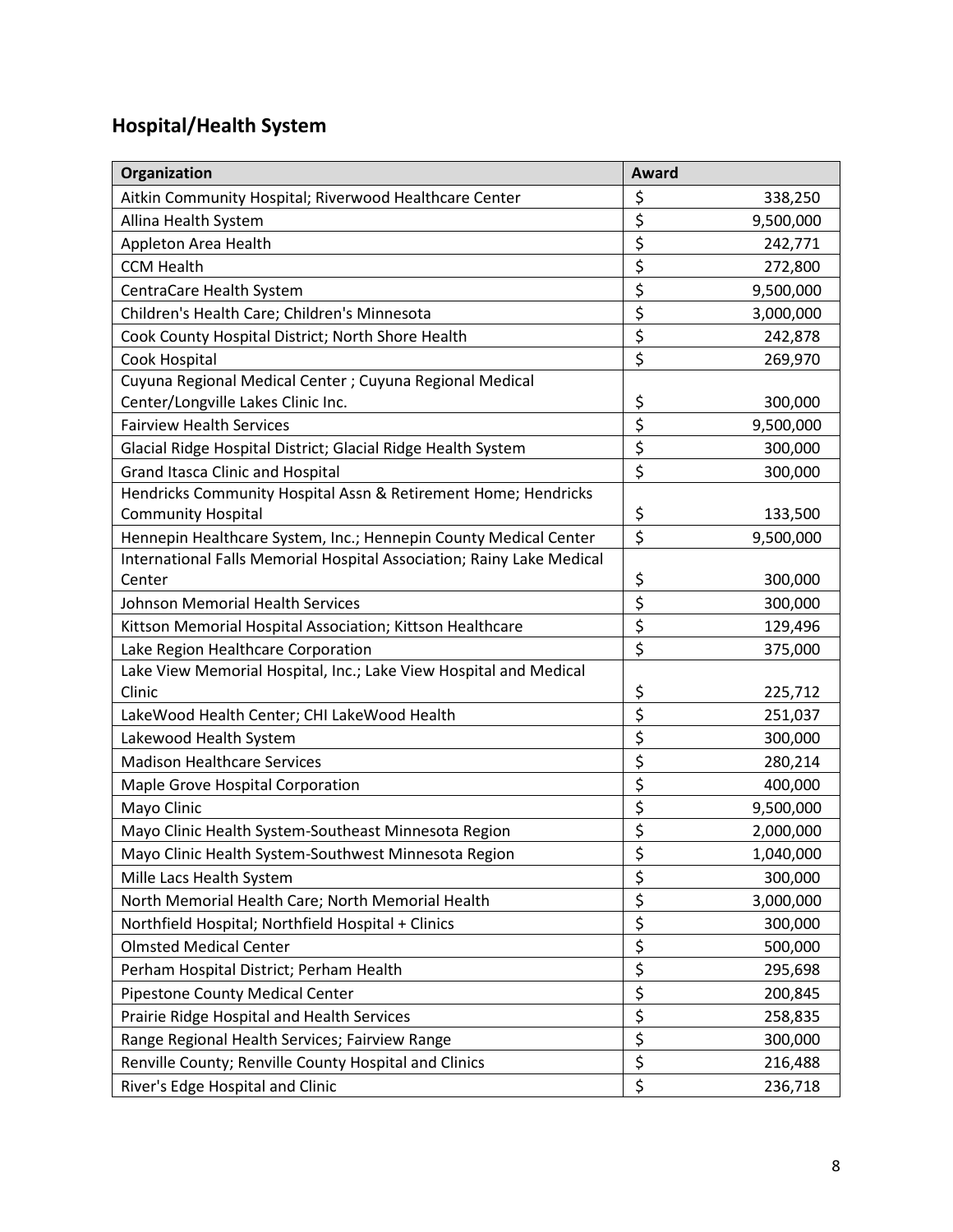## **Hospital/Health System, cont'd**

| Organization                                                           | Award |           |
|------------------------------------------------------------------------|-------|-----------|
| Riverview Healthcare Association; RiverView Health                     | \$    | 300,000   |
| Saint Elizabeth's Hospital of Wabasha, Inc.; Saint Elizabeth's Medical |       |           |
| Center                                                                 | \$    | 250,163   |
| Sanford Health Network North; Sanford Thief River Falls Medical        |       |           |
| Center                                                                 | \$    | 242,806   |
| Sanford Health Network; Sanford Canby Medical Center                   | \$    | 255,155   |
| Sanford Health Network; Sanford Jackson Medical Center                 | \$    | 119,118   |
| Sanford Health Network; Sanford Luverne Medical Center                 | \$    | 281,213   |
| Sanford Health Network; Sanford Tracy Medical Center; Sanford          |       |           |
| <b>Westbrook Medical Center</b>                                        | \$    | 141,505   |
| Sanford Health Network; Sanford Worthington Medical Center             | \$    | 291,200   |
| Sanford Health of Northern Minnesota                                   | \$    | 1,000,000 |
| Sleepy Eye Medical Center                                              | \$    | 287,059   |
| St. Joseph's Area Health Services; CHI St. Joseph's Health             | \$    | 271,754   |
| St. Luke's Hospital of Duluth                                          | \$    | 3,000,000 |
| <b>Stevens Community Medical Center</b>                                | \$    | 300,000   |
| Swift County Benson Hospital; Swift County Benson Health Services      | \$    | 228,074   |
| Tri-County Hospital Inc; Tri-County Health Care                        | \$    | 300,000   |
| United Hospital District, Inc.                                         | \$    | 252,000   |
| University of Minnesota Physicians; M Physicians                       | \$    | 5,374,964 |
| Warren Community Hospital, Inc.; North Valley Health Center            | \$    | 409,500   |
| Winona Health Services; Winona Health                                  | \$    | 300,000   |

## **Mental Health/Substance Use Disorder Providers**

| Organization                                           | Award |         |
|--------------------------------------------------------|-------|---------|
| Ark Counseling, LLC                                    | \$    | 40,525  |
| Avivo                                                  | \$    | 24,220  |
| <b>BHSI, LLC</b>                                       | \$    | 8,649   |
| CARE Clinics, LLC; CARE Counseling                     | \$    | 52,595  |
| Centerlife Counseling, LLC                             | \$    | 26,365  |
| Central Minnesota Mental Health Center                 | \$    | 40,850  |
| Counseling Psychologists of Woodbury, P.A.             | \$    | 850     |
| Eunoia Family Resource Center, PA                      | \$    | 61,005  |
| Fraser                                                 | \$    | 60,000  |
| Heartwood Center for Child and Family Therapy LLC      | \$    | 4,000   |
| Hiawatha Valley Mental Health Center                   | \$    | 55,150  |
| Lee Carlson Center for Mental Health & Well-Being      | \$    | 34,820  |
| Lorenz Clinic, LLC                                     | \$    | 69,930  |
| Midwest Center for Personal and Family Development, PA | \$    | 120,897 |
| Midwest Medical Rehabilitative Services, LLC           | \$    | 10,000  |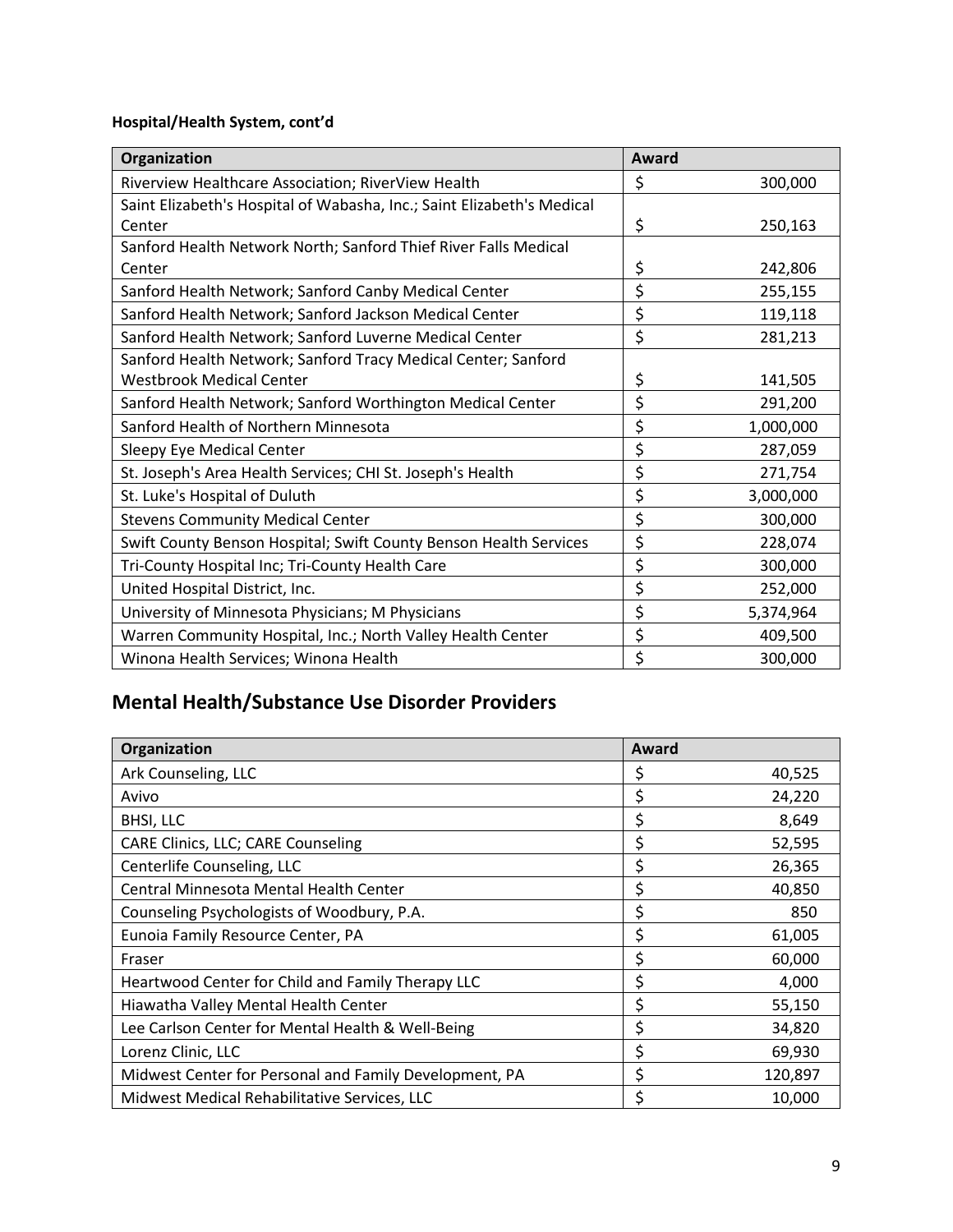## **Mental Health/Substance Use Disorder Providers, cont'd**

| Organization                                                          | Award |         |
|-----------------------------------------------------------------------|-------|---------|
| Natalis Counseling and Psychology                                     |       | 54,099  |
| People Incorporated                                                   |       | 325,000 |
| Psychology Consultation Specialists, PLLC                             |       | 9,100   |
| Range Mental Health Center                                            |       | 80,000  |
| Rosenberg Center: Assessment and Treatment for Children & Families    |       | 31,160  |
| Stone Creek Psychiatry, LLC                                           |       | 42,543  |
| Wayside House, Inc.; Wayside Recovery Center                          |       | 32,844  |
| <b>Willow Tree Counseling</b>                                         |       | 2,628   |
| Wisconsin Lutheran Child & Family Service; Christian Family Solutions |       | 9,450   |

## **Other**

| Organization                              | Award |       |
|-------------------------------------------|-------|-------|
| Amni Corporation, Amni Day Center         |       | 4.280 |
| BeechWood Inc.                            |       | 500   |
| Luna Women's Wellness and Birth Center PC |       | 6.142 |

## **Pharmacy**

| Organization                                                  | Award |         |
|---------------------------------------------------------------|-------|---------|
| A&E Pharmacy, LLC                                             |       | 15,000  |
| Alchemist General Inc; Lloyd's Pharmacy                       | Ş     | 24,600  |
| Astrup Drug, Inc; Sterling Drug                               |       | 138,289 |
| Carlson Drug, Inc.                                            | \$    | 14,150  |
| Como Pharmacy, Inc.                                           | \$    | 15,700  |
| First Choice Pharmacy Inc.                                    | Ś     | 14,400  |
| Guardian Pharmacy of Minnesota LLC                            | Ś     | 33,020  |
| Hopkins Center Drug Inc.                                      | \$    | 23,750  |
| Mattson Pharmacy Inc; Mattson Pharmacy and Greenbush Pharmacy | \$    | 42,725  |
| Setzer Pharmacy Inc; Setzer Pharmacy and Gift Center          | \$    | 48,630  |
| Siverson's Pharmacy and Gifts LLC                             |       | 7,355   |
| <b>Total Care Pharmacy, LLC</b>                               | Ś     | 59,669  |
| <b>United Community Pharmacy</b>                              |       | 126,640 |

## **Transport**

| Organization                                 | Award |        |
|----------------------------------------------|-------|--------|
| City of Appleton; Appleton Ambulance Service |       | 33,836 |
| City of Barnesville; Barnesville Ambulance   |       | 25.810 |
| City of Bertha; Bertha Ambulance Service     |       | 4.156  |